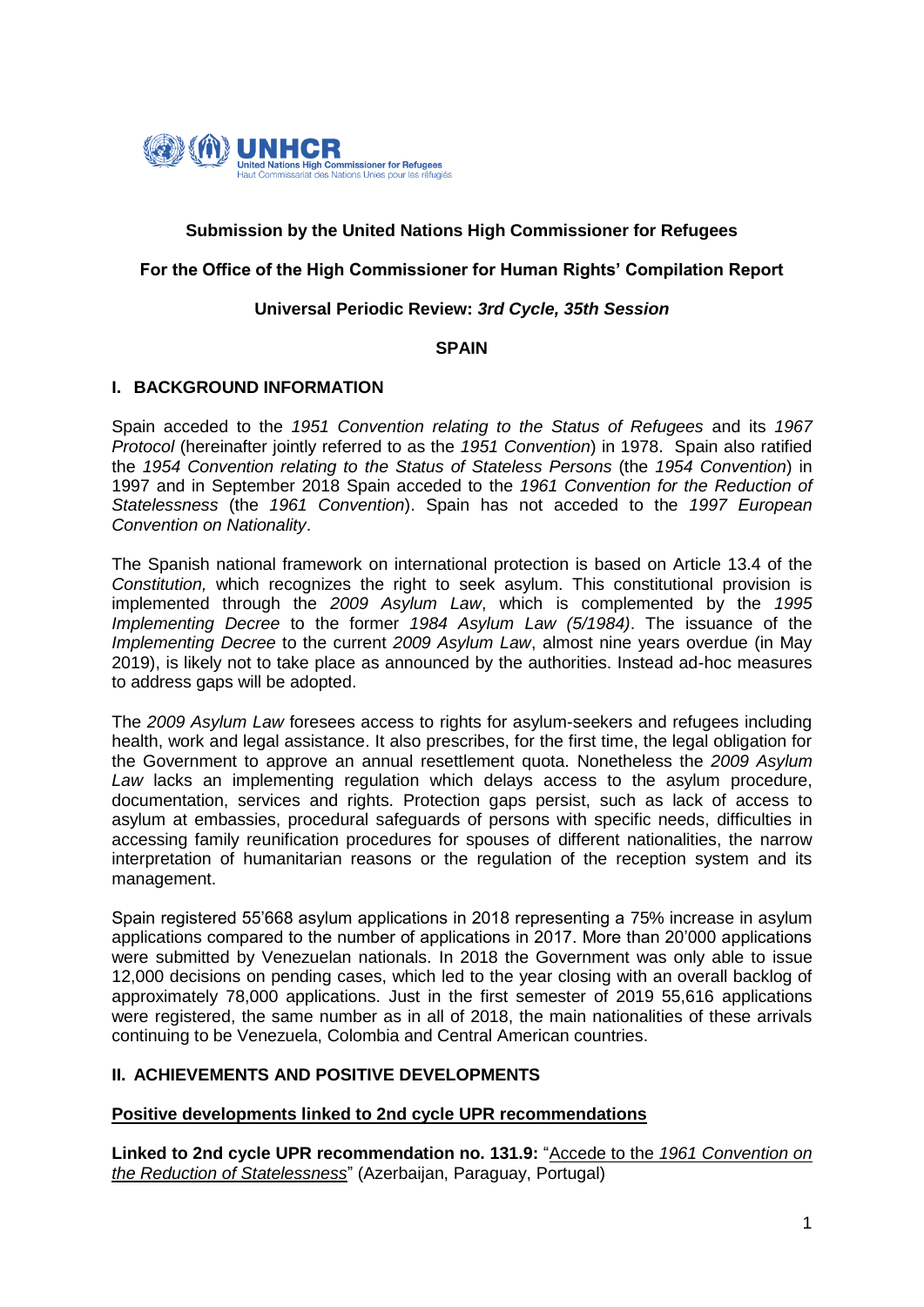UNHCR would like to commend Spain on its accession to the *1961 Convention on the Reduction of Statelessness* in September 2018.

# **Additional positive developments**

UNHCR would like to commend the Government of Spain for the recently announced national plan on citizenship and integration focusing on migrants and refugees. Spain also approved the first community-based sponsorship pilot programme implemented jointly with the Basque regional government and UNHCR. The pilot programme counts on local sponsoring groups and communities to support the integration of refugees.

# **III. KEY PROTECTION ISSUES, CHALLENGES AND RECOMMENDATIONS**

### **Challenges linked to outstanding 2nd cycle UPR recommendations**

# **Issue 1: Protection challenges in Ceuta and Melilla**

**Linked to 2nd cycle UPR recommendation no.131.181:** *"*Ensure that the Spanish legal framework concerning migrants, refugees and asylum-seekers with particular attention to the autonomous cities of Ceuta and Melilla, complies with its international human rights obligations, including with regard to procedural safeguards." (Canada)

The cities of Melilla and Ceuta each host a temporary holding centre (CETI) designed for short-term stays of persons arriving irregularly. The centres are heavily overcrowded, particularly in Melilla, and offer limited availability of basic services, including access to hot water, electricity, minimum comfort and adequate shelter, as well as limited access to legal, medical or psychological assistance. While the centre in Ceuta has capacity for up to 510 persons, it accommodates on average 600 persons (including children). The centre in Melilla has a capacity of 480 persons and, during the last years, has regularly accommodated nearly three times its capacity (15 per cent children and 20 per cent women). Asylumseekers are often accommodated with migrants in open spaces or large tents housing up to 200 men at a time, including male adolescents. In addition, families are not jointly accommodated. The average length of stay in the holding centres depends on the authorities' capacity to process transfers to the mainland, and can last between two to four months or longer. Moreover, as transfers are not regulated by law, no accurate information on the length of stay is provided to residents until a few days before their departure to the mainland. This situation causes high levels of uncertainty, anxiety and frustration among residents leading to onward movements once these persons are on the mainland.

### **Recommendations:**

UNHCR recommends that the Government of Spain:

- (a) Take measures to effectively improve reception conditions for asylum-seekers in the temporary reception centres (CETI) in Melilla and Ceuta;
- (b) Guarantee adequate mechanisms for early identification and support of persons with specific needs arriving to the temporary holding centres;
- (c) Promote awareness on gender and age related issues in reception centres, including in relation to prevention and response to sexual and gender-based violence and human trafficking, and provide adequate referral mechanisms;
- (d) Transform the CETI into registration, protection sensitive identification and referral centers where persons in need of international protection should only need to stay for a few days before they are transferred to adequate reception centers for asylumseekers on the mainland;
- (e) Ensure freedom of movement for asylum-seekers from the temporary holding centres to the mainland in the same terms as the rest of asylum-seekers in the country and regulate the transfers from the enclaves to the mainland by law;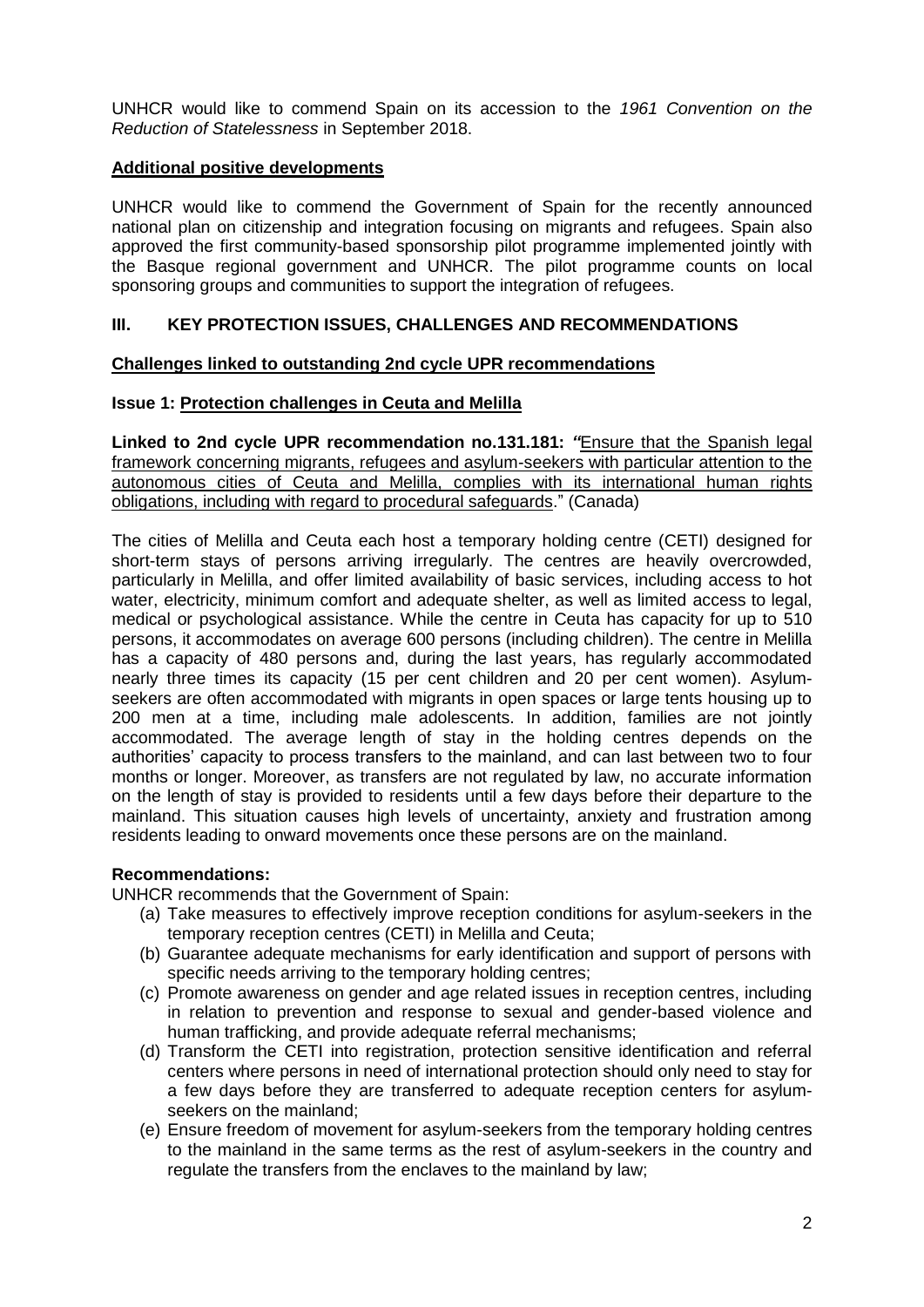- (f) Ensure sufficient human and material resources to ensure access to asylum procedures and process asylum applications swiftly; and
- (g) Enhance capacity-building for police law-enforcement officers dealing with asylumseekers.

### **Issue 2: Protection of children**

**Linked to 2nd cycle UPR recommendation no.131.185:** "Take legislative and administrative measures to better protect unaccompanied migrant children" (Togo) and **no. 131.187:** "Take the appropriate measures so that international standards and the principle of best interests of the child are observed in the cases of repatriation of unaccompanied children, and adopt legislative measures to prevent that they become victims of trafficking" (Honduras);

In 2018, out of the more than 65'000 arrivals to Spain by sea and land, around 11 per cent were children of whom more than 75 per cent were reportedly unaccompanied and separated children (UASC).<sup>1</sup> Many UASC claim to be adults to avoid referral to child protection authorities in Ceuta and Melilla where they would have to remain until they are 18 years old in substandard conditions and with restricted freedom of movement within the enclave's territory. UNHCR is, thus, concerned about the shortcomings of the child protection system with respect to the early identification and adequate treatment of children upon arrival, access to rights and the asylum procedure, and the identification of international protection needs.

On the other hand, in cases where children identified themselves as UASC, authorities in some regions (including Ceuta and Melilla) continue to conduct age assessment solely based on methods such as the Greulich & Pyle test, which are questioned for their authority and reliability. Age assessment procedures in Spain also differ among the country's 17 regions and 2 autonomous cities. Those presumed to be children are not always properly informed on the method of examination, its possible outcomes, or the consequences of refusal to undergo a medical examination. If an individual disagrees with the outcome of the assessment there is not, in most cases, an opportunity for them to challenge the decision.

Reception conditions of children in the CETI in Ceuta and Melilla, are substandard and, due to chronic overcrowding, these centres are highly inappropriate places for children. Overcrowding poses risks to health and security, hinders the identification of protection and specific needs, and exposes children to high risks, including significant risks of sexual and gender-based violence (SGBV) and exploitation (i.e. prostitution or even trafficking). Very limited measures are in place to respond to or prevent such situations. Family unity is not guaranteed, and families are often housed in separate rooms. Children under 16 years old are housed together with their mothers, while boys with ages between 16-17 years old are housed separately with their fathers.

In Melilla, authorities have adopted the practice of separating children from their families when children arrive at the border post by themselves (in general between 15 and 17 years old). These children (mainly of Syrian origin) remain separated from their families until a  $DNA<sup>2</sup>$  test is conducted and proves the family links. The procedure can prolong the separation for more than two months. In cases in which the child is accompanied by family members other than their parents (i.e. siblings), the competent authorities do not take any measures (not even DNA test) to facilitate the reunification of the child with the family member.

1

<sup>1</sup>[https://data2.unhcr.org/en/documents/download/67552.](https://emea01.safelinks.protection.outlook.com/?url=https%3A%2F%2Fdata2.unhcr.org%2Fen%2Fdocuments%2Fdownload%2F67552&data=02%7C01%7Crasilla%40unhcr.org%7C9abc739d1eb84007cb2808d67a1b5973%7Ce5c37981666441348a0c6543d2af80be%7C0%7C0%7C636830655206471395&sdata=K4O0NB%2FhK2Re8y02fxchthuzNX7Vg%2FXLZkpUpzxvFP0%3D&reserved=0)

<sup>&</sup>lt;sup>2</sup> According to the data furnished by the administration, a total of 456 DNA.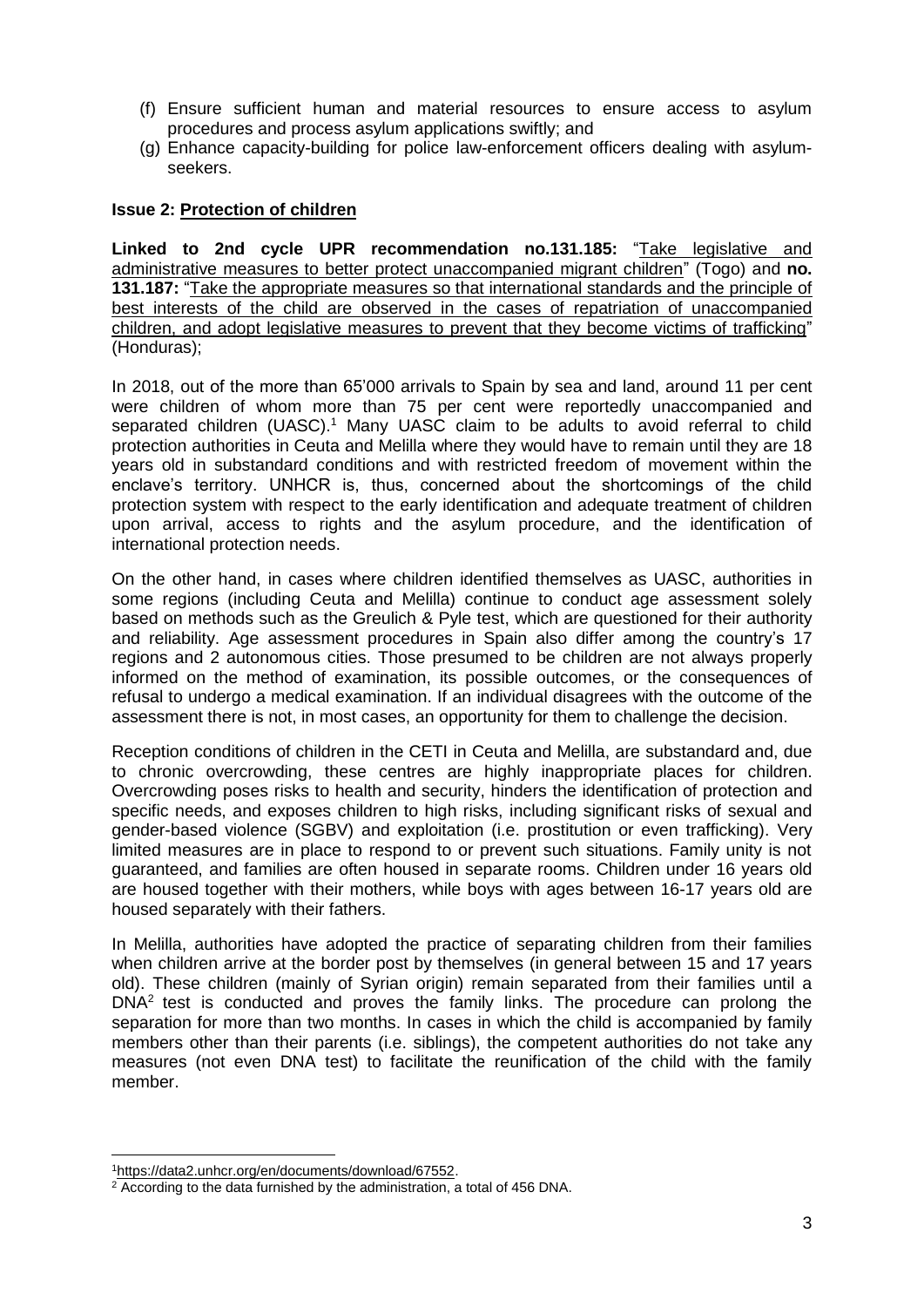Regarding family tracing and family reunification of refugee children with family members within the European Union countries or abroad, in most cases, professionals in charge of the child wellbeing do not follow up often due to lack of knowledge of the procedure and lack of instructions from their managers. The application of the Dublin III Regulation<sup>3</sup> for reunification purposes in cases of unaccompanied asylum-seeking children within the EU, is not applied automatically by the Spanish authorities unless there is a specific request and follow-up by UNHCR to do so.

# **Recommendations:**

UNHCR recommends that the Government of Spain:

- (a) Take measures to ensure that children have safe access to the territories of Ceuta and Melilla and to fair and efficient asylum procedures, regardless of their country of origin or mode of entry;
- (b) Establish child-friendly reception centres for unaccompanied children in Ceuta and Melilla, with effective mechanisms to receive and address complaints from children, and effectively investigate reported cases of ill-treatment of children;
- (c) Promote the regular transfer of identified unaccompanied asylum-seeking children with international protection needs to centers on the mainland where their special needs could be properly addressed;
- (d) Guarantee the right of family unity of refugee children;
- (e) Improve the early identification of the protection needs of foreign unaccompanied or separated children in Spain and their treatment; and
- (f) Ensure mechanisms for prevention and response to SGBV in all reception centres

# **Issue 3: Prevention and response to sexual and gender based violence**

**Linked to 2nd cycle UPR recommendation no.131.67:** "Take all necessary measures to eliminate gender-based violence including violence against foreign women and to assess the functioning of the relevant specialized courts in this regard". (Namibia)

UNHCR has advocated for the need to plan and design interventions which take into consideration SGBV prevention and response (including trafficking-related issues) in all reception centres for persons of concern to UNHCR and particularly in the CETIs of Ceuta and Melilla, in emergency shelters for sea arrivals and in the asylum-seekers´ premises at Madrid and Barcelona airports. Despite some efforts by the State Secretary for Migration within the Ministry of Labour and Social Welfare, the national SGBV standard operating procedure for all centres is still not in place. Also lacking are a code of conduct and a policy on prevention from sexual exploitation and abuse for workers in reception centres as well as an independent and confidential complaints mechanism for asylum seekers and refugees.

# **Recommendations:**

**.** 

UNHCR recommends that the Government of Spain:

- (a) Provide adequate services for women and girls asylum-seekers with specific needs, including an identification and referral mechanism, as well as adopt a gender perspective when developing programmes for their assistance, protection and empowerment;
- (b) Adopt and implement standard operating procedures for prevention and response to sexual and gender based violence, including trafficking related issues, in all reception centres, in emergency shelters for sea arrivals and airport premises;
- (c) Adopt and implement a code of conduct for workers and a policy on prevention from sexual exploitation and abuse in reception premises;

<sup>3</sup> *Regulation (EU) No. 604/2013 of the European Parliament and of the Council of 26 June 2013* (the "Dublin III Regulation") available at:

[http://eur-lex.europa.eu/LexUriServ/LexUriServ.do?uri=OJ:L:2013:180:0031:0059:EN:PDF.](http://eur-lex.europa.eu/LexUriServ/LexUriServ.do?uri=OJ:L:2013:180:0031:0059:EN:PDF)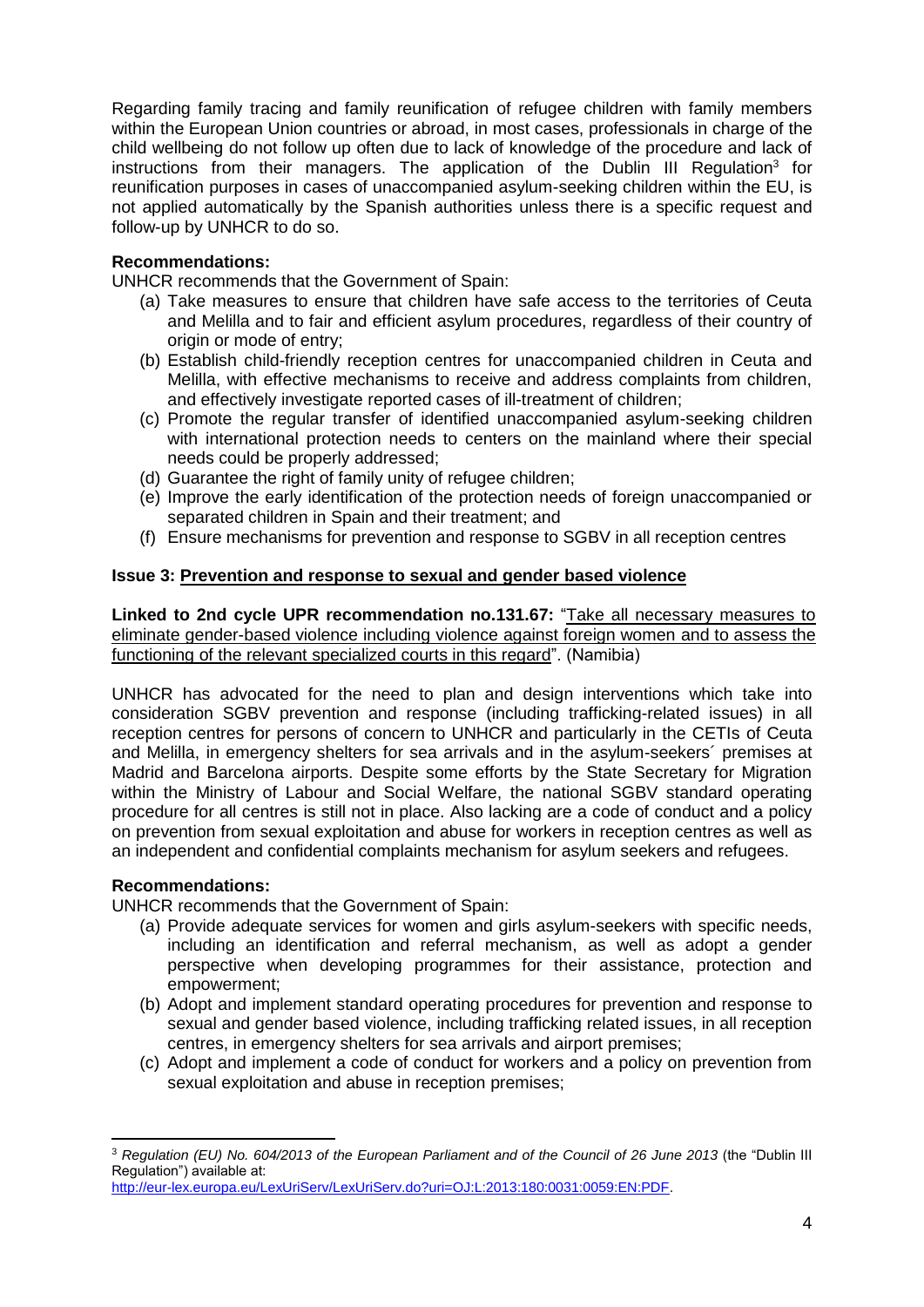- (d) Adopt an independent and confidential complaints mechanism for asylum-seekers and refugees;
- (e) Improve the identification by competent authorities of victims of trafficking in persons;
- (f) Guarantee the presence and active role of NGOs specialised in assisting victims of trafficking and SGBV, and establish protocols to ensure coordination among key actors and referral to adequate reception premises and services.

### **Additional protection challenges**

### **Issue 4: Asylum system: decision making, reception conditions and integration**

Despite the efforts undertaken by the Spanish authorities to scale up the resources of the Office for Asylum and the number of reception places from less than 500 to now 8'251 within the last two years, the available capacity is insufficient to adequately address the current increase in the number of asylum applications which unduly prolongs the duration of the refugee status determination process, while also impacting on the quality of its decisionmaking. Furthermore, the resource limitations have serious negative repercussions with regard to reception services and integration perspectives for those who are recognized in or resettled to Spain. For instance, the challenges to access the asylum procedure directly impacts on the access to the reception system and to other rights, such as the right to work or to family reunification, causing unnecessary additional hardship to persons under UNHCR's mandate. The aforementioned situation usually leads to important levels of onward movements to other European countries.

Despite the efforts undertaken by the Spanish authorities to scale up the resources in the Office for Asylum and the number of reception places from less than 500 to now 8,251 within the last two years, the available capacity is insufficient to adequately address the current increase of asylum applications and the needs of asylum seekers, particularly those of families and persons with specific needs. The decentralization of the reception and integration system was announced in early 2019 by the competent authorities.

### **Recommendations:**

UNHCR recommends that the Government of Spain:

- (a) Ensures adequate and timely access to asylum procedures avoiding long waiting periods, inter alia by ensuring adequate material and human resources and continued capacity-building on refugee issues;
- (b) Establishes a quality assurance processes and adopt measures to ensure adequate quality of refugee status determination procedures, with the support UNHCR;
- (c) Adapts the current reception and integration system for asylum-seekers and beneficiaries of international protection, in order to meet the increasing demand, address specific needs of those in need of protection in line with international and EU law, including by developing a national integration plan, involving regional and local administrations along with civil society and private sector actors, establishing an evaluation mechanism, and ensuring the voices of refugee women, men, and youth are heard;
- (d) Ensures adequate funding to expand reception places according to real needs;
- (e) Elaborates an integration strategy which includes the piloting of integration projects, improve integration perspectives and limit onward movements; and
- (f) Ensures that the decentralization process of the reception system does not result in the deterioration of reception conditions of asylum-seekers and refugees and that regional authorities comply with EU and international law, while ensuring the system includes a fair distribution process and new reception and integration mechanisms.

### **UNHCR, July 2019**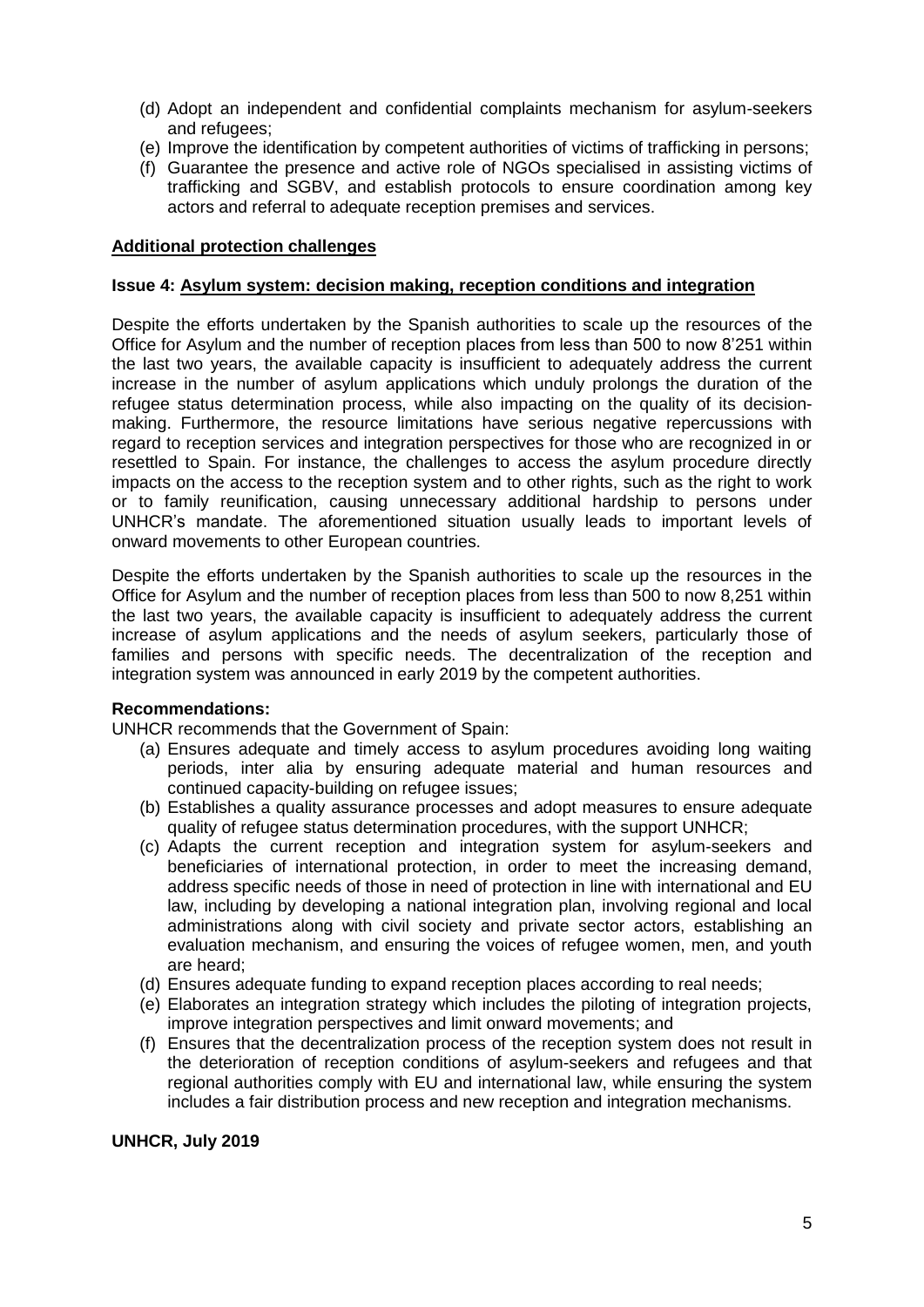# **ANNEX**

### **Excerpts of relevant Recommendations from the 2nd cycle Universal Periodic Review, Concluding Observations from UN Treaty Bodies and Recommendations of Special Procedures mandate holders**

# **SPAIN**

We would like to bring your attention to the following excerpts from the 2nd cycle UPR recommendations, UN Treaty Monitoring Bodies' Concluding Observations and recommendations from UN Special Procedures mandate holders' reports relating to issues of interest and persons of concern to UNHCR with regards to SPAIN.

### **I. Universal Periodic Review (Second Cycle – 2015)**

| Recommendation <sup>4</sup>                                                                                                                                                                                                                                                                            | Recommending<br>State/s           | Position <sup>5</sup>    |  |  |
|--------------------------------------------------------------------------------------------------------------------------------------------------------------------------------------------------------------------------------------------------------------------------------------------------------|-----------------------------------|--------------------------|--|--|
| Refugees, asylum-seekers, internally displaced and stateless persons                                                                                                                                                                                                                                   |                                   |                          |  |  |
| 131.4. Consider the possibility of ratifying ICRMW (1990), and acceding to<br>the Convention on the Reduction of Statelessness (1961);                                                                                                                                                                 | Ecuador                           | Noted                    |  |  |
| 131.9. Accede to the Convention on the Reduction of Statelessness;                                                                                                                                                                                                                                     | Azerbaijan;<br>Paraguay; Portugal | Noted                    |  |  |
| 131.166. Adopt effective measures to stabilize the situation in the area of<br>rights of migrants, including the end of the practice of unauthorized forced<br>repatriation of migrants;                                                                                                               | <b>Russian Federation</b>         | Supported                |  |  |
| 131.168. Continue its efforts to ensure that treatment of migrants and<br>asylum-seekers is in accordance with relevant international standards;                                                                                                                                                       | Japan                             | Supported                |  |  |
| 131.177. Ensure access to effective asylum procedures in line with<br>international law and that migration policies respect the principle of non-<br>refoulement and European Union legislation;                                                                                                       | Norway                            | Supported                |  |  |
| 131.178. Ensure access to effective asylum procedures in line with<br>international law and ensure that migration policies fully respect the<br>principle of non-refoulement and are in line with European Union<br>legislation;                                                                       | Sweden                            | Supported                |  |  |
| 131.179. Fully respect the principle of non-refoulement and ensure<br>effective access to asylum procedures for those fleeing human rights<br>violations;                                                                                                                                              | Uruguay                           | Supported                |  |  |
| 131.180. Review the current deportation practices for migrants in Ceuta<br>and Melilla as well as the proposed amendment of Spain's national<br>security law to ensure the right of an individual to seek asylum;                                                                                      | Austria                           | Supported<br>(partially) |  |  |
| 131.181. Ensure that the Spanish legal framework concerning migrants,<br>refugees and asylum seekers, with particular attention to the autonomous<br>cities of Ceuta and Melilla, complies with its international human rights<br>obligations, including with regard to procedural safeguards;         | Canada                            | Supported                |  |  |
| 131.182. Ensure that the immigration law and its proposed amendments<br>are in compliance with the principle of non-refoulement and the prohibition<br>of inhuman or degrading treatment, most importantly the provisions<br>allowing for summary return of migrants and refugees without due process; | Czech Republic                    | Supported                |  |  |

**<sup>.</sup>** <sup>4</sup> All recommendations made to Spain during its 2nd cycle UPR can be found in: "Report of the Working Group on the Universal Periodic Review of Spain" (13 April 2015), A/HRC/29/8, available at: [https://documents-dds](https://documents-dds-ny.un.org/doc/UNDOC/GEN/G15/076/61/PDF/G1507661.pdf?OpenElement)[ny.un.org/doc/UNDOC/GEN/G15/076/61/PDF/G1507661.pdf?OpenElement.](https://documents-dds-ny.un.org/doc/UNDOC/GEN/G15/076/61/PDF/G1507661.pdf?OpenElement)

**<sup>5</sup>** Spain's views and replies, in English, can be found in: *Addendum* (17 April 2015), A/HRC/29/8/Add.1, available at: [https://documents-dds-ny.un.org/doc/UNDOC/GEN/G15/079/67/PDF/G1507967.pdf?OpenElement.](https://documents-dds-ny.un.org/doc/UNDOC/GEN/G15/079/67/PDF/G1507967.pdf?OpenElement)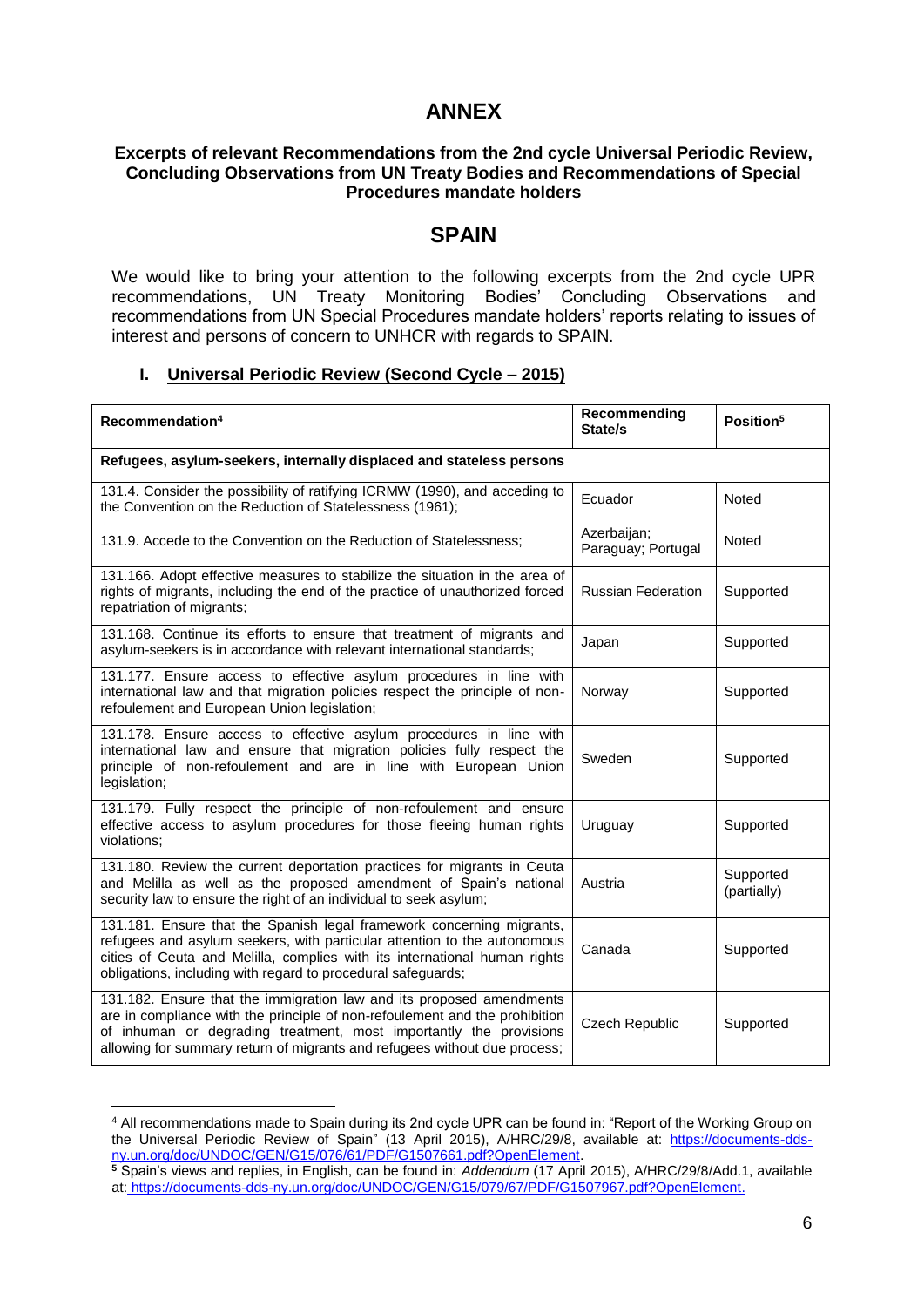| Prevention of torture and ill-treatment                                                                                                                                                                                                                                                                                                                                     |                                                 |                          |  |  |
|-----------------------------------------------------------------------------------------------------------------------------------------------------------------------------------------------------------------------------------------------------------------------------------------------------------------------------------------------------------------------------|-------------------------------------------------|--------------------------|--|--|
| 131.52. Adopt legislative, judicial and administrative measures to ensure<br>the right to an effective remedy for anyone who claims to have been<br>subjected to torture or other ill-treatment and to provide the necessary<br>administrative and judicial framework to prevent impunity for officers<br>charged with such crimes;                                         | Netherlands                                     | Supported<br>(partially) |  |  |
| 131.56. Ensure effective monitoring of detention and custody procedures<br>by the law enforcement forces;                                                                                                                                                                                                                                                                   | Poland                                          | Supported                |  |  |
| 131.57. Establish a control mechanism for the police authorities with<br>regard to signs of possible torture and ill-treatment committed by individual<br>members;                                                                                                                                                                                                          | Germany                                         | Supported                |  |  |
| 131.58. Elaborate further concrete, meaningful practical measures and<br>mechanisms that effectively prevent any ill-treatment by the police and<br>prison guards, including the possibility of revision of the practice of<br>incommunicado detention;                                                                                                                     | Hungary                                         | Supported<br>(partially) |  |  |
| SGBV                                                                                                                                                                                                                                                                                                                                                                        |                                                 |                          |  |  |
| 131.67. Take all necessary measures to eliminate gender-based violence,<br>including violence against foreign women, and to assess the workings of<br>the relevant specialized courts in this regard;                                                                                                                                                                       | Namibia                                         | Supported                |  |  |
| <b>Trafficking in Persons</b>                                                                                                                                                                                                                                                                                                                                               |                                                 |                          |  |  |
| 131.75. Adopt a new bill amending the Criminal Code on the issues of<br>gender-based violence, human trafficking, sexual exploitation and forced<br>marriage;                                                                                                                                                                                                               | Ukraine                                         | Supported                |  |  |
| 131.90. Improve the procedures used to identify victims and to address the<br>special needs of child victims of trafficking;                                                                                                                                                                                                                                                | Albania                                         | Supported                |  |  |
| 131.93. Continue its efforts regarding human trafficking for sexual<br>exploitation, and consider drafting a new version of the comprehensive<br>plan to fight trafficking for sexual exploitation;                                                                                                                                                                         | France                                          | Supported                |  |  |
| <b>Children's Rights</b>                                                                                                                                                                                                                                                                                                                                                    |                                                 |                          |  |  |
| 131.150. Take necessary measures to improve access to education for<br>children belonging to minorities and for children from immigrant families as<br>well as to develop programmes to reduce school drop-out rate;                                                                                                                                                        | The former<br>Yugoslav Republic<br>of Macedonia | Supported<br>(partially) |  |  |
| 131.185. Take legislative and administrative measures to better protect<br>unaccompanied migrant children;                                                                                                                                                                                                                                                                  | Togo                                            | Supported<br>(partially) |  |  |
| 131.187. Take the appropriate measures so that international standards<br>and the principle of the best interests of the child are observed in cases of<br>repatriation of unaccompanied children, and adopt legislative measures to<br>prevent that they become victims of trafficking;                                                                                    | Honduras                                        | Supported<br>(partially) |  |  |
| Freedom of religion and freedom of expression                                                                                                                                                                                                                                                                                                                               |                                                 |                          |  |  |
| the Government's commitment to ensuring<br>131.109. Strengthen<br>fundamental rights of freedom of expression, peaceful assembly and<br>association, and continue its cooperation with civil society, particularly with<br>human rights defenders, by investing further efforts in creating a<br>favourable environment for the members of the civil society organizations; | Serbia                                          | Supported                |  |  |
| Non-discrimination, racism and xenophobia                                                                                                                                                                                                                                                                                                                                   |                                                 |                          |  |  |
| 131.37. Strengthen legislation against discrimination by adopting a<br>comprehensive law against racism, racial discrimination, xenophobia and<br>related intolerance;                                                                                                                                                                                                      | Cote d'Ivoire                                   | Supported<br>(partially) |  |  |
| 131.38. Redouble its efforts in combating contemporary forms of racism,<br>racial discrimination, xenophobia and related intolerance including<br>criminalizing hate speech, and all forms of incitement to hatred and<br>violence;                                                                                                                                         | Malaysia                                        | Supported                |  |  |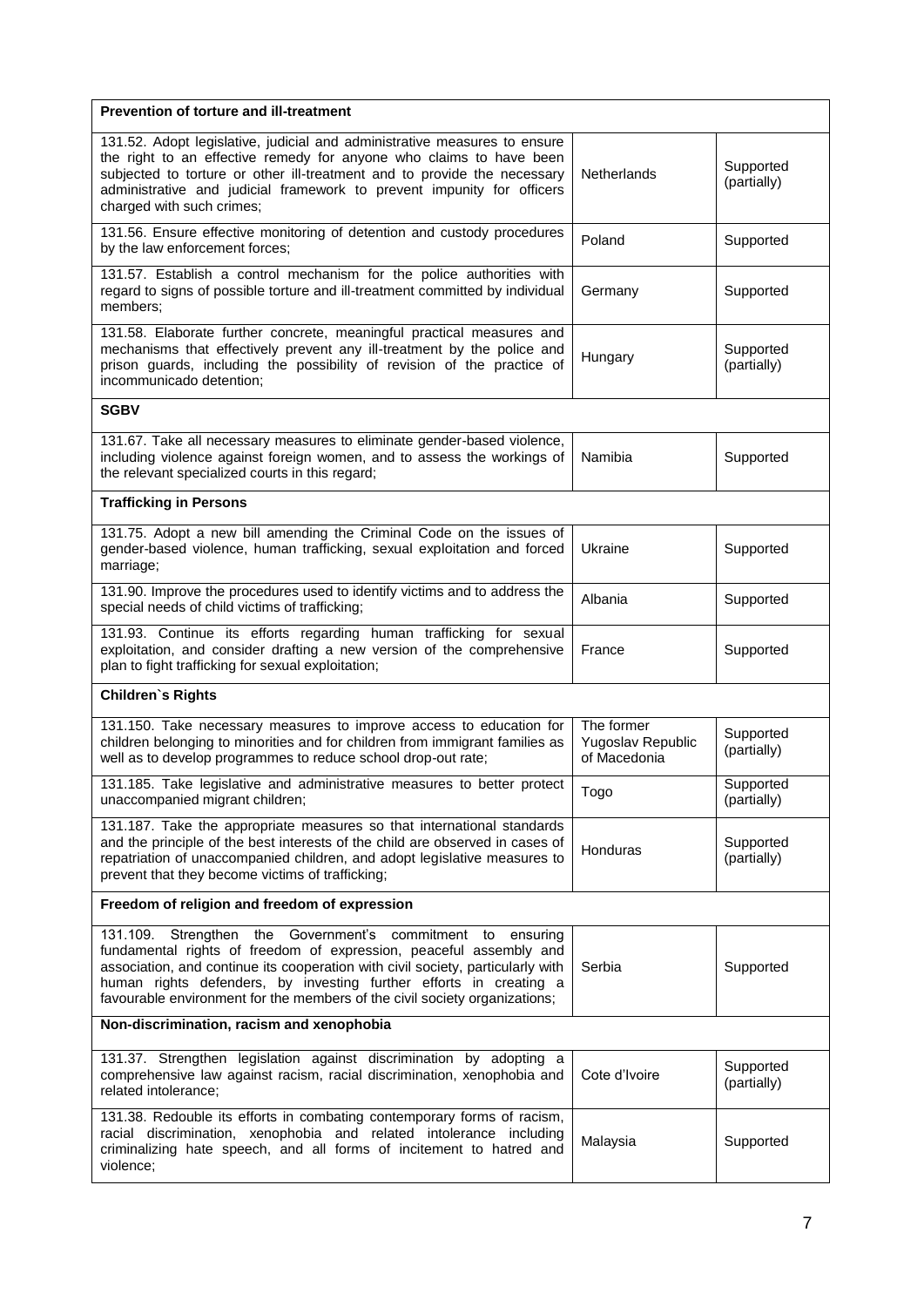| 131.45. Provide full access to justice to people belonging to racial and  |             |
|---------------------------------------------------------------------------|-------------|
| religious minorities and to combat racial and religious profiling and     |             |
| strengthen anti-discrimination legislation through adoption of a Pakistan | Supported   |
| comprehensive law on racism, racial discrimination, xenophobia and        | (partially) |
| related intolerances which addresses hate speech and includes measures    |             |
| to effectively investigate and prosecute such offences;                   |             |

# **II. Treaty Bodies**

### **Committee on Economic, Social and Cultural Rights**

Concluding Observations, 2018, [E/C.12/ESP/CO/6](https://tbinternet.ohchr.org/_layouts/treatybodyexternal/Download.aspx?symbolno=E/C.12/ESP/CO/6&Lang=En)

#### **Austerity measures**

13. The Committee takes notes of the fact that the State party is engaged in a process of economic growth recovery. It is concerned, however, that the extended application of certain austerity measures continues to affect disadvantaged and marginalized groups and individuals disproportionately with regard to the effective enjoyment of their economic, social and cultural rights, and has created further inequality. It is also concerned that five years after having introduced such measures, the State party has not carried out a full evaluation, in consultation with the persons affected, of the impact, proportionality, duration and possible withdrawal of those measures (art. 2  $(1)$ ).

**14. With reference to its previous recommendation (E/C.12/ESP/CO/5, para. 8) the Committee urges the State party to ensure that the austerity measures it adopts are temporary, necessary, proportionate and non-discriminatory, and are compatible with the core content of the rights recognized in the Covenant, with the aim of ensuring that such measures do not impinge, disproportionately, on the rights of the most disadvantaged and marginalized groups and individuals. In that regard, the Committee recommends that the State party conduct a full evaluation of the effects of such measures on the enjoyment of economic, social and cultural rights, especially by disadvantaged and marginalized groups and individuals, including women, children, persons with disabilities, Gitanos and Roma, as well as refugees, asylum seekers and migrants; and that, in consultation with the persons affected, it consider the possible withdrawal of those measures. The Committee also draws the State party's attention to the recommendations contained in its open letter of 16 May 2012 to States parties on economic, social and cultural rights in the context of the economic and financial crisis, with regard to the criteria for austerity measures, and to its 2016 statement on public debt, austerity measures and the International Covenant on Economic, Social and Cultural Rights.**

#### **Non-discrimination**

17. The Committee takes note of Act No. 62/2003, which transposes European Union equal treatment directives into a diverse set of fiscal measures. It is concerned, however, that this is a little-known and incomplete law that fails to ensure protection against multiple forms of discrimination or to provide procedural safeguards or lay down adequate penalties, leaving the State without a comprehensive anti-discrimination law. The Committee is also concerned that the measures adopted have not been successful in combating the persistent de facto discrimination still being experienced by certain groups, including the Gitano population, persons of African descent, persons with disabilities, migrants, refugees and asylum seekers (art. 2). 18.

**The Committee draws the State party's attention to its previous recommendation (E/C.12/ESP/CO/5, para. 11) and urges it to adopt a comprehensive law on non-discrimination that guarantees adequate protection and explicitly includes all the prohibited grounds for**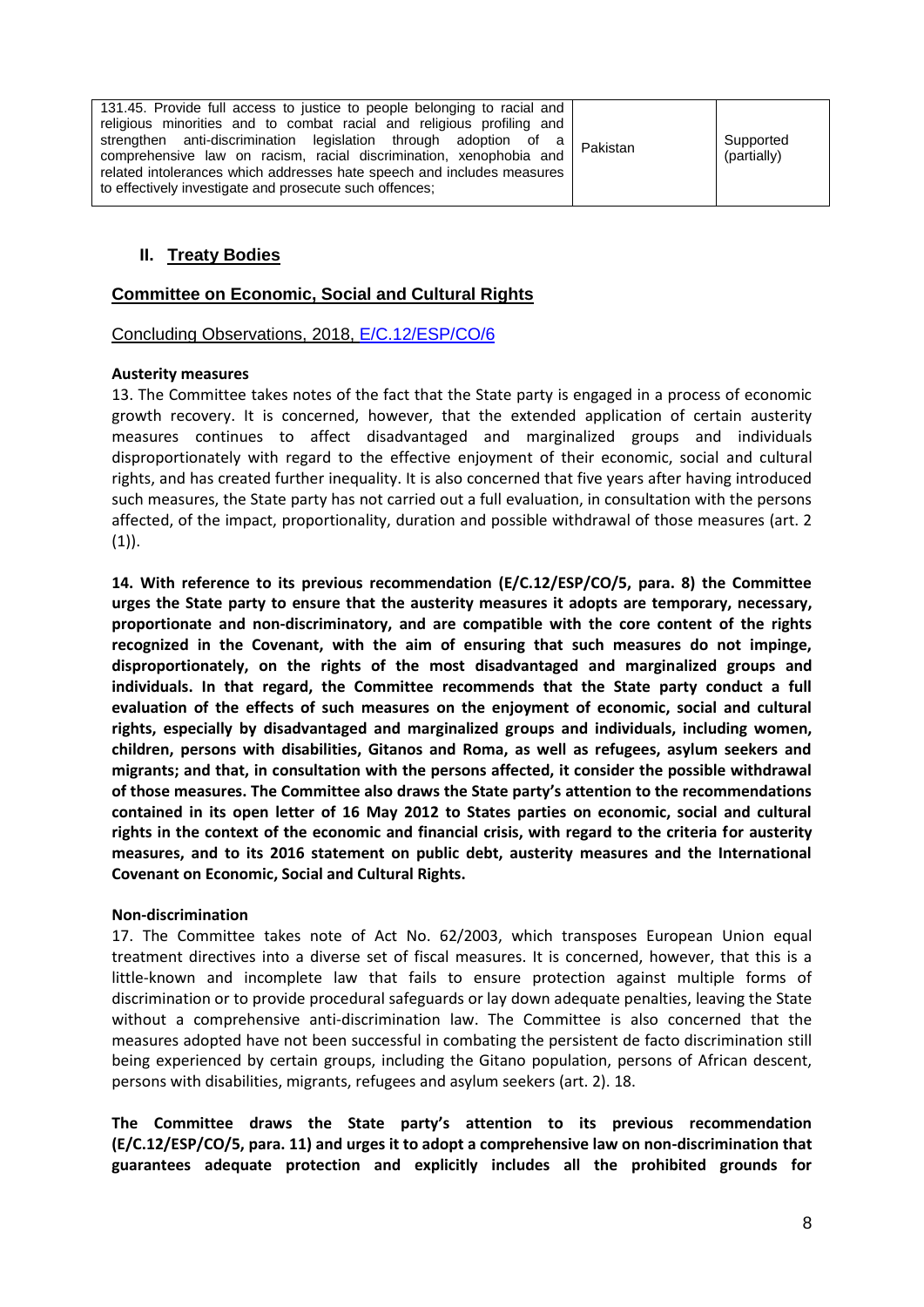**discrimination referred to in article 2 (2) of the Covenant; defines multiple discrimination, as well as direct and indirect discrimination, in accordance with the State party's obligations under the Covenant; prohibits discrimination in both the public and the private spheres; and incorporates provisions under which redress can be obtained in cases of discrimination, including by judicial and administrative means. It also recommends that the State party redouble its efforts to prevent and combat persistent discrimination, in particular against Gitanos and Roma, persons with disabilities, migrants, refugees and asylum seekers, including by conducting awareness-raising campaigns, in order to guarantee full exercise of the rights recognized in the Covenant by such persons. The Committee draws the State party's attention to its general comment No. 20 (2009) on non-discrimination in economic, social and cultural rights.**

### **Migrants and asylum seekers**

39. The Committee is concerned at the difficulties faced by migrants, asylum seekers and refugees with regard to the enjoyment of their economic, social and cultural rights, in particular the right to an adequate standard of living. The Committee is particularly E/C.12/ESP/CO/6 8 GE.18-06514 concerned at the inadequate living conditions of migrants and asylum seekers in temporary migrant reception centres in Ceuta and Melilla (arts. 2 and 11).

**40. The Committee recommends that the State party adopt specific measures to promote the social integration of migrants, asylum seekers and refugees, in order to ensure their enjoyment of their economic, social and cultural rights, in particular access to employment, education, housing and health. The Committee also urges the State party to step up its efforts to ensure adequate living conditions for migrants and asylum seekers in temporary migrant reception centres in Ceuta and Melilla.**

# **Committee on the Rights of the Child**

# Concluding Observations, 2018, [CRC/C/ESP/CO/5-6](https://tbinternet.ohchr.org/_layouts/treatybodyexternal/Download.aspx?symbolno=CRC/C/ESP/CO/5-6&Lang=En)

### **Non-discrimination**

14. The Committee is seriously concerned about persisting de facto discrimination against children on the grounds of disability, national origin and socioeconomic status. It further expresses its concern at the persistence, despite efforts undertaken by the State party, of racial discrimination against and stigmatization of Roma children and children with migrant backgrounds.

**15. The Committee urges the State party to strengthen measures to prevent and combat discrimination against children in all sectors of society and ensure the full implementation of relevant existing laws prohibiting discrimination. It also recommends that the State party strengthen public education campaigns to combat stigmatization and discrimination against, particularly, children from ethnic minorities, including Roma children, children with foreign backgrounds, asylum-seeking and refugee children and children with disabilities.**

### **Asylum-seeking and refugee children**

42. The Committee is concerned about the lack of information regarding the implementation of the Committee's previous recommendation to afford adequate protection to all children, irrespective of their nationality (see CRC/C/ESP/CO/3-4, para. 58). The Committee is also seriously concerned at:

- (a) The absence of an updated implementing decree for the asylum law and the fact that children are not recognized as applicants for international protection in their own right;
- (b) Substandard reception and accommodation conditions and neglect in overcrowded temporary holding centres for foreigners, denial of freedom of movement to travel onward in the State party and delays in transfers from the autonomous cities of Ceuta and Melilla to mainland Spain for asylum-seeking children and their families;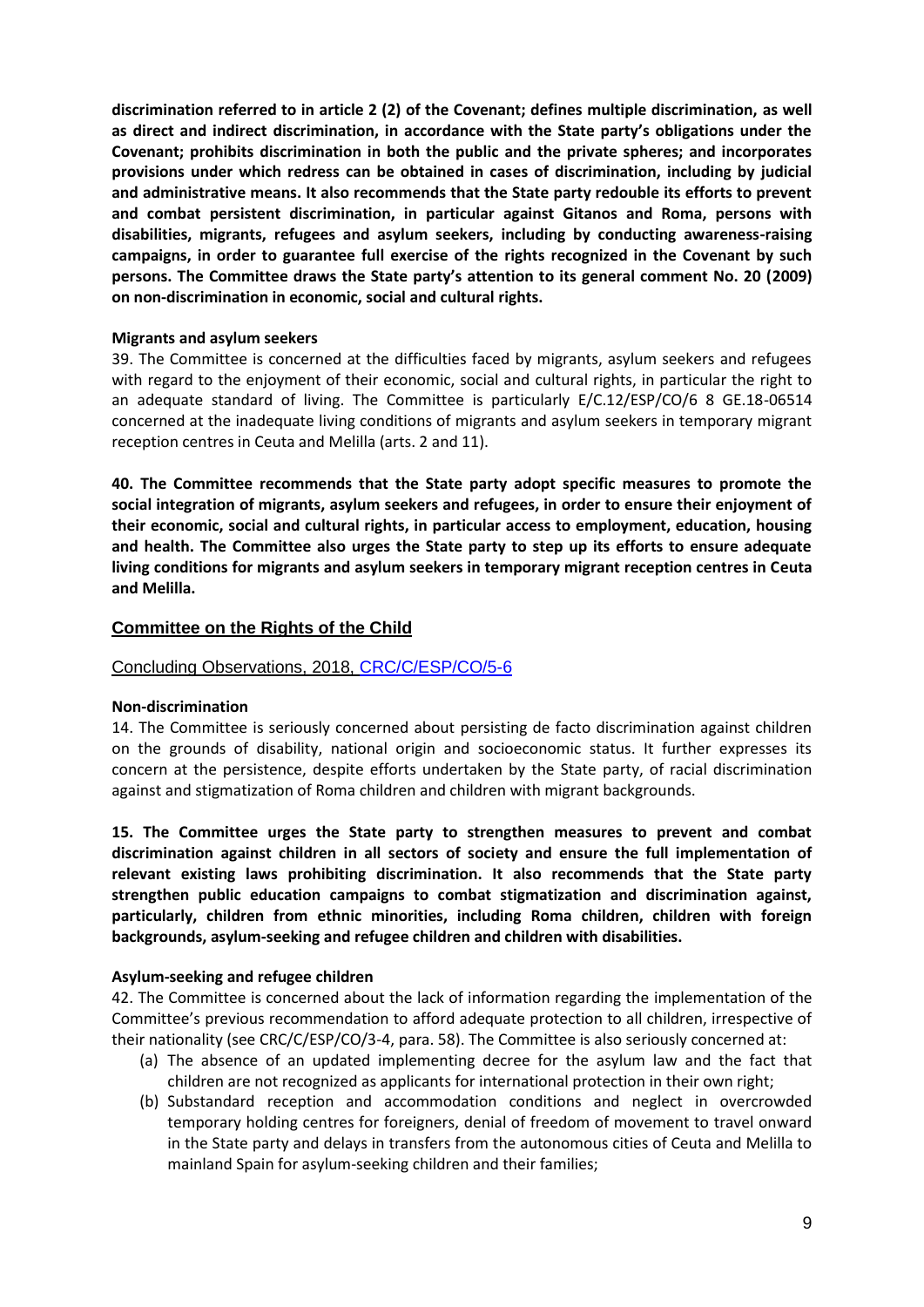- (c) The absence of accessible complaints mechanisms for children in cases of allegations of violations of their rights in protection centres;
- (d) Children travelling with family members other than their parents being separated from those family members at the border, particularly in the autonomous city of Melilla.

**43. Taking into account its general comments No. 22 (2017) on the general principles regarding the human rights of children in the context of international migration and No. 23 (2017) on State obligations regarding the human rights of children in the context of international migration in countries of origin, transit, destination and return, both issued jointly with the Committee on the Protection of the Rights of All Migrant Workers and Members of Their Families, the Committee urges the State party to facilitate access to fair and efficient asylum procedures for children in need of international protection, regardless of their country of origin, including by providing information to children on their right to international protection. In particular, the Committee urges the State party to:** 

- **(a) Expedite the adoption of an updated implementing decree for the asylum law and include in the decree the recognition of children as applicants for international protection in their own right;**
- **(b) Train all professionals involved in international protection and migration on the Convention, the rights of the child and the duty to protect children seeking international protection;**
- **(c) Establish adequate reception facilities for children, principally in the autonomous cities of Ceuta and Melilla and for those children arriving in Andalusia by sea, with specialized legal assistance, adequately trained interpreters and child-friendly services and expedite the processing and transfer of asylum-seeking children and their families;**
- **(d) Develop effective mechanisms to receive and address complaints from children in protection centres, take measures to prevent cases of ill-treatment and effectively investigate any reported cases;**
- **(e) Build the capacity of border guards and relevant professionals to adequately identify children and their specific protection needs, taking into account their age, gender and diversity, and ensure a swift transfer to adequate reception centres;**
- **(f) Establish differentiated and prompt procedures and resources for children, especially to prevent separation of children from their families, and expedite status-determination procedures in urgent cases of family tracing and reunification, especially in the autonomous city of Melilla;**
- **(g) Consider acceding to the Convention on the Reduction of Statelessness.**

### **Unaccompanied children**

44. The Committee is seriously concerned that, under Spanish legislation, the Attorney General is empowered to undertake age-determination procedures for foreign unaccompanied children. While noting the information provided to the Committee by the State party delegation, the Committee is nevertheless concerned about the use of intrusive age-assessment methods, even in cases where the identification documents appear to be authentic, particularly in the autonomous cities of Ceuta and Melilla, and despite several Supreme Court decisions on this practice. The Committee is also concerned about:

- (a) Unaccompanied children who are excluded from the child-protection system as a result of age assessment and who may consequently fall victim to trafficking;
- (b) The inadequate and uneven protection standards for unaccompanied children across autonomous communities, including cases of lack or delay of legal assistance, or of provision of inadequate information to children;
- (c) The high levels of violence, the inadequate nature of the treatment and protection provided by professionals in reception centres for children, including allegations of prostitution of girls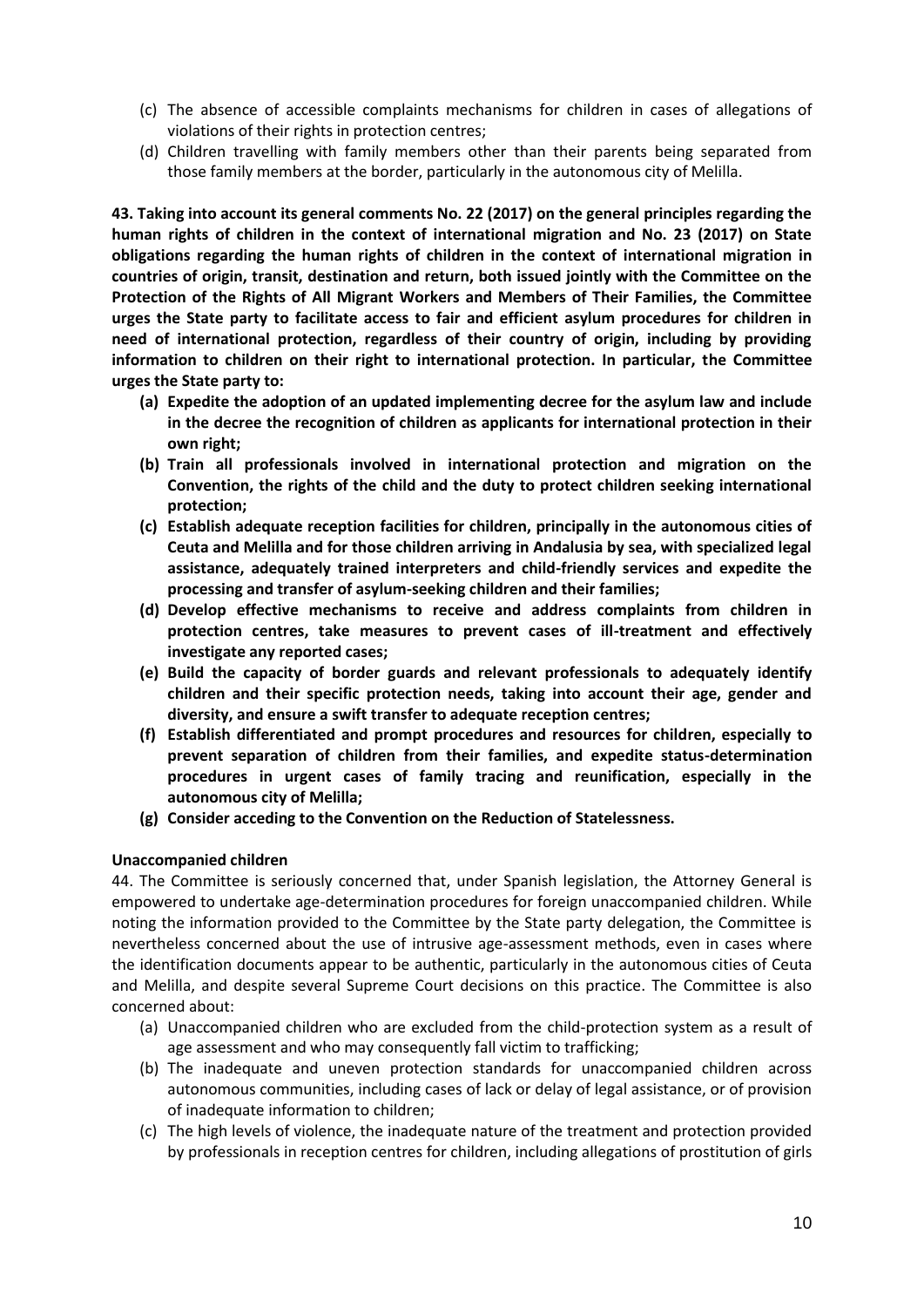and insufficient access to regular education and leisure activities, and the lack of a complaints mechanism;

- (d) The practice of the automatic pushback of children seeking international protection in the autonomous cities of Ceuta and Melilla, without the necessary guarantees;
- (e) Insufficient information-sharing and coordination concerning the referral of unaccompanied children by police to child-protection agencies;
- (f) The situation of about 100 foreign unaccompanied children in street situations in the vicinity of the harbour of the autonomous city of Melilla.

**45. Taking into account its general comment No. 6 (2005) on treatment of unaccompanied and separated children outside their country of origin and its general comments No. 22 (2017) and No. 23 (2017), and recalling its previous recommendations (see CRC/C/ESP/CO/3-4, para. 60), the Committee urges the State party to review Act No. 26/2015 and the framework protocol for unaccompanied foreign minors to ensure that they are in line with the provisions of the Convention. It also urges the State party to:** 

- **(a) Ensure effective legal protection for unaccompanied children across all its territory and ensure that the principle of non-refoulement is applied and that the best interests of the child are taken into account as a primary consideration, and provide additional training and guidance to relevant professionals on assessing the best interests of the child;**
- **(b) Develop a uniform protocol on age-determination methods, for all territory of the State party, that is multidisciplinary and respectful of human rights and used only in cases of serious doubt about the claimed age and in consideration of documentary or other forms of evidence available;**
- **(c) Establish child-friendly reception centres for children, with accessible and effective complaints mechanisms, and thoroughly investigate any cases of violations of children's rights;**
- **(d) End the practice of the automatic pushback of some children, ensuring that all procedures and standards are in accordance with their status as children and with national and international legislation;**
- **(e) Improve information-gathering and -sharing to ensure referral to child protection services of unaccompanied children, child victims of trafficking in persons and child applicants for international protection;**
- **(f) Strengthen cooperation with the Office of the United Nations High Commissioner for Refugees for the implementation of these recommendations.**

### **Sale, trafficking and abduction**

**46. Welcoming that the children's observatory recently approved a protocol for victims of trafficking in persons, the Committee recommends that the State party:** 

- **(a) Implement the national framework protocol for identifying and providing care and protection for child victims of trafficking;**
- **(b) Take effective measures to safeguard children's rights in its territory, especially those of unaccompanied children, to ensure that they do not fall prey to traffickers and expedite status-determination procedures for children who may be victims of trafficking for the purposes of exploitation;**
- **(c) Strengthen the capacity of, inter alia, police officers, border guards, consular service officials, labour inspectors and social workers to identify child victims of trafficking;**
- **(d) Promote measures for increased collaboration among autonomous communities and resources to provide child victims with free legal aid and the support of child psychologists and social workers in shelters that cater for the needs of child victims.**

### **Committee on the Elimination of Discrimination against Women**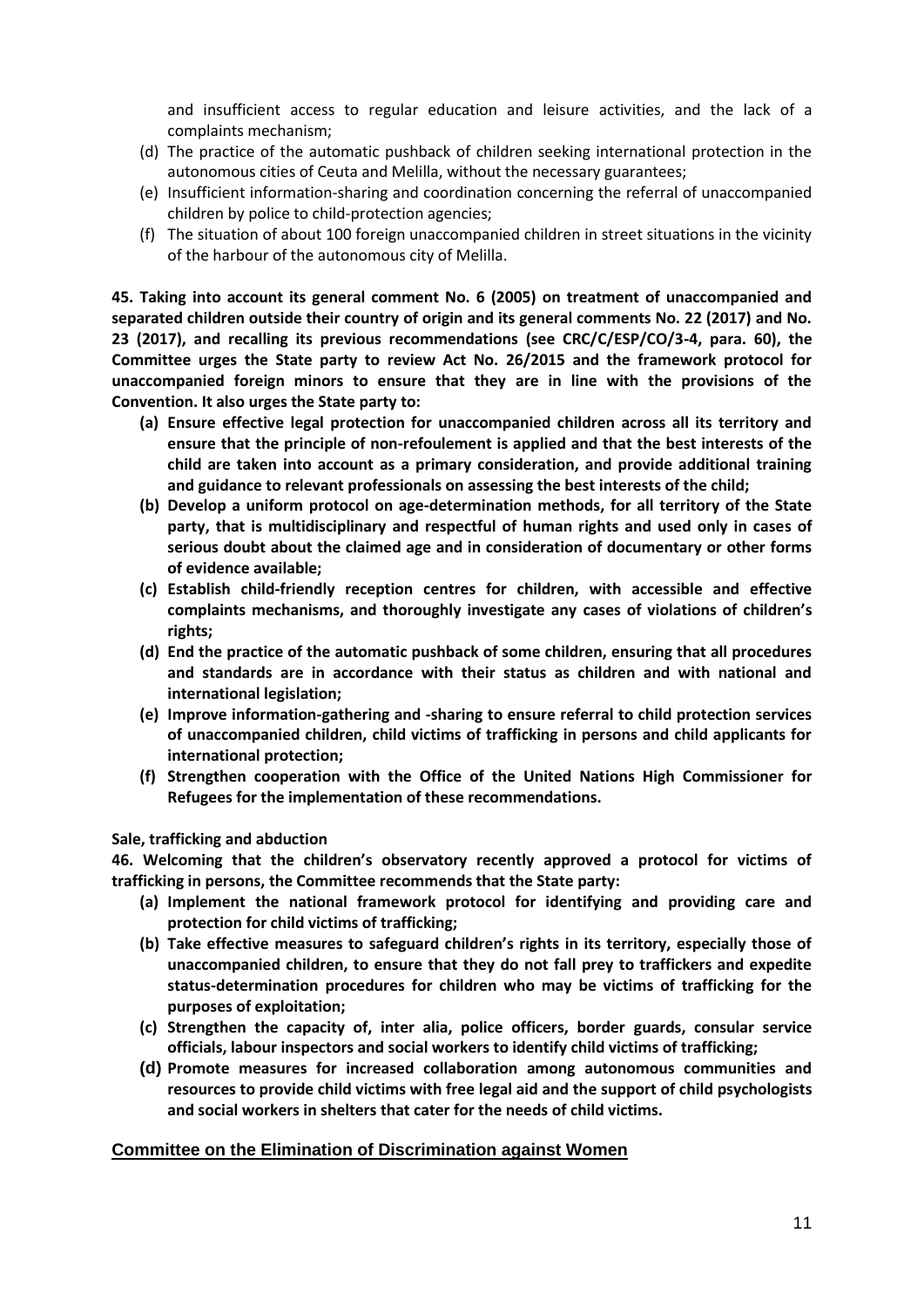# Concluding Observations, 2015, [CEDAW/C/ESP/CO/7-8](https://tbinternet.ohchr.org/_layouts/treatybodyexternal/Download.aspx?symbolno=CEDAW/C/ESP/CO/7-8%20&Lang=En)

#### **Refugee and asylum-seeking women**

36. While noting the information provided by the State party that refugee status was granted in 48 cases on the grounds of gender-based persecution pursuant to Law No. 12/2009 on asylum and subsidiary protection, the Committee is seriously concerned about the practice of expulsion of people crossing the border at Ceuta and at Melilla, including women and girls, with no individual gender-specific evaluation of each case.

**37. In line with the provisions of the Convention and its general recommendation No. 32 on the gender-related dimensions of refugee status, asylum, nationality and statelessness of women, the Committee calls upon the State party: (a) To improve protection for women and girl asylum seekers in the autonomous cities of Ceuta and Melilla by ensuring that no violence is used at border controls, by ensuring access to asylum procedures for all claimants, regardless of their country of origin or mode of entry, by establishing a fair and efficient asylum procedure and by improving reception conditions and ensuring that gender is taken into account; (b) To establish contingency plans and preparedness for arrivals at land and sea borders in order to deal with increasing mixed migration flows, while ensuring protection-sensitive entry systems that also have a gender and age perspective; (c) To provide adequate treatment for women and girl asylum seekers with specific needs and adopt a gender perspective when developing programmes for assistance.**

### **Human Rights Committee**

**C**oncluding Observations, 2015, [CCPR/C/ESP/CO/6](https://tbinternet.ohchr.org/_layouts/treatybodyexternal/Download.aspx?symbolno=CCPR/C/ESP/CO/6&Lang=En)

### **Foreigner internment centres**

15. The Committee is concerned at the persistent use of deprivation of liberty for immigrants in an irregular situation. The Committee is concerned at the complaints of ill-treatment by State officials at foreigner internment centres and the cases of violence among detainees that occur without intervention by the staff of the centres (arts. 7 and 9).

**The State party should adopt all necessary measures to avoid the persistent use of detention for asylum seekers, and ensure that the detention of foreigners is always reasonable, necessary and proportionate, in the light of their individual circumstances, and that detention is resorted to for the shortest period possible and only where existing alternatives have been duly considered and deemed inappropriate. It should also take all necessary measures to ensure that all complaints of torture or ill-treatment are investigated promptly, thoroughly and independently and that those responsible are brought to justice.**

### **Conditions of deprivation of liberty**

16. The Committee is disturbed by reports of poor conditions in some foreigner internment centres and the lack of adequate standards of hygiene there (art. 10).

### **The State party should ensure that sanitary facilities are available in all centres, in accordance with article 10 of the Covenant and the United Nations Standard Minimum Rules for the Treatment of Prisoners.**

### **Incommunicado detention**

17. The Committee reiterates its concern at the practice of court-authorized incommunicado detention. The Committee notes the initiative to reform the Code of Criminal Procedure and the information provided by the State party concerning the reduced use of incommunicado detention, but regrets that the reform does not abolish incommunicado detention or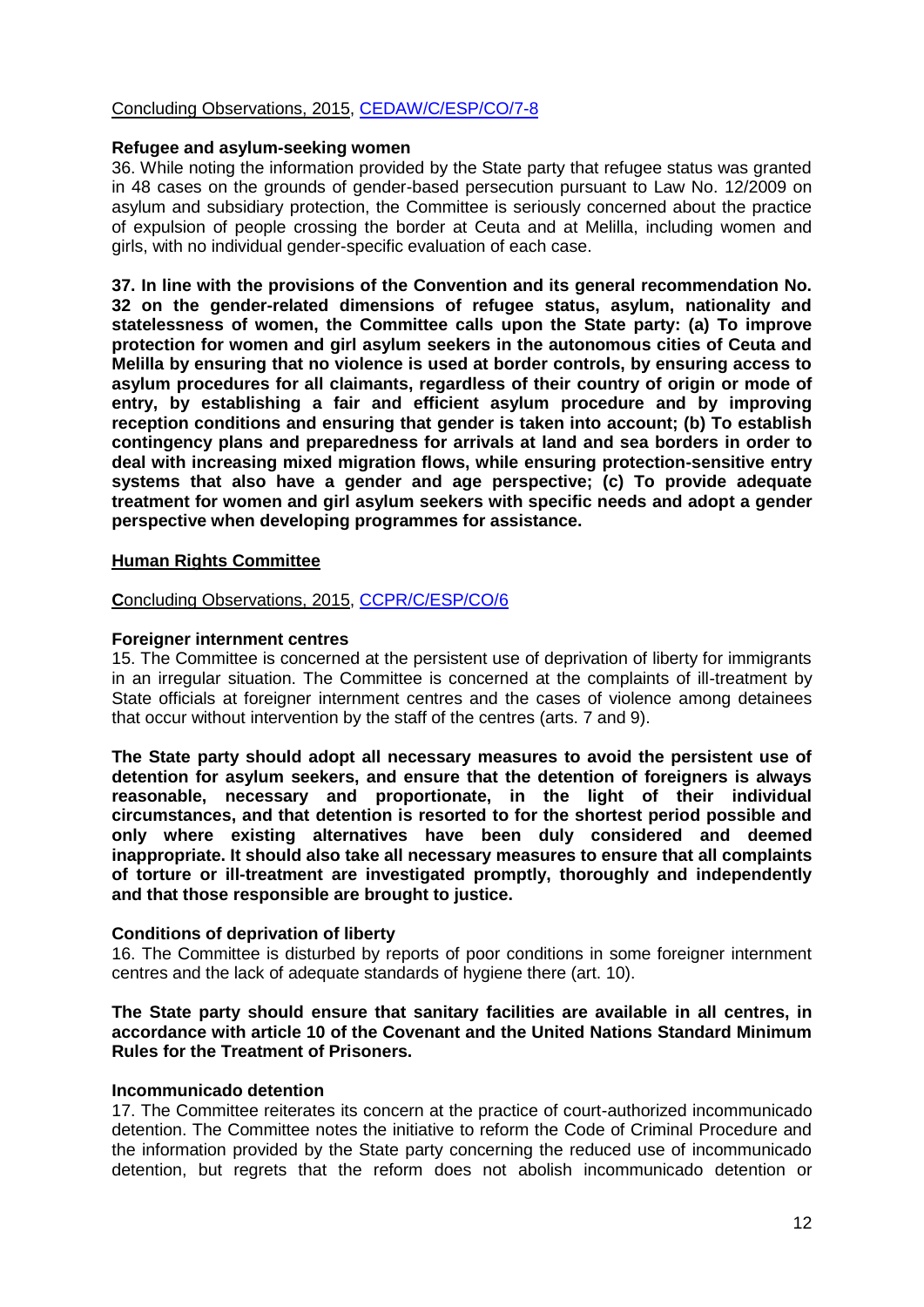guarantee all the rights set out in article 14 of the Covenant, including the right to legal aid (arts. 7, 9, 10 and 14).

**The Committee reiterates its previous recommendations (CCPR/C/ESP/CO/5, para. 14) and recommends once again that the State party should take the necessary legislative measures to put an end to incommunicado detention and to guarantee the rights of all detainees to medical services and to freely choose a lawyer whom they can consult in complete confidentiality and who can be present at interrogations.** 

### **Expulsion of asylum seekers and undocumented immigrants**

18. The Committee is concerned about the practice of summary return, also known as "hot expulsion", which takes place at the borders of Ceuta and Melilla. In particular, the Committee notes with concern the first final provision of the Public Security Act, which establishes a special regime for Ceuta and Melilla, authorizing the summary return of immigrants identified at the borders of the two autonomous cities. The Committee is also concerned about the practice of carrying out so-called "express deportations" by air, including by joint flights planned by the European Agency for the Management of Operational Cooperation at the External Borders of the Member States of the European Union (FRONTEX). The Committee is concerned that these summary expulsions are carried out without sufficient guarantees of respect for the principle of non-refoulement, where relevant. The Committee is also concerned at reports of cases of non-Syrian asylum seekers being denied access to asylum offices in Ceuta and Melilla (arts. 6 and 7).

**The State party should review the Public Security Act and ensure that all persons seeking international protection have access to fair and personalized assessment procedures, to protection against refoulement without discrimination and to an independent mechanism with the authority to suspend negative decisions.** 

### **Ill-treatment and excessive use of force in the expulsion of asylum seekers and undocumented immigrants**

19. The Committee expresses concern about frequent reports of allegations of illtreatment in the context of the expulsion of immigrants, including asylum seekers in Ceuta and Melilla, both by the Spanish authorities and by the Moroccan authorities acting on Spanish soil. In particular, the Committee deplores the deaths of 15 immigrants who died on 6 February 2014 as they attempted to reach the beach of El Tarajal in Ceuta (arts. 6 and 7).

**The State party should take all appropriate measures to ensure that immigrants are not subjected to ill-treatment during their deportation and expulsion. The State party should take the necessary steps to ensure that foreign authorities do not commit human rights violations on Spanish soil and that police and border control personnel receive suitable training on the use of force during interactions with immigrants and should make certain that any excessive use of force is investigated and the perpetrators punished, where necessary. It should also conduct a full and effective investigation into the events at El Tarajal and, if necessary, prosecute the perpetrators and provide appropriate redress for the victims.**

### **Unaccompanied minors**

23. The Committee welcomes the adoption of a framework protocol on procedures applying to the treatment of unaccompanied minors but is concerned about the methods used to determine the age of such children (art. 24).

**The State party should develop a standard protocol for determining the age of unaccompanied children and ensure that age-determination procedures are based on safe and scientific methods, take the children's feelings into account and avoid all risks of violating their physical integrity. In addition, the State party should ensure**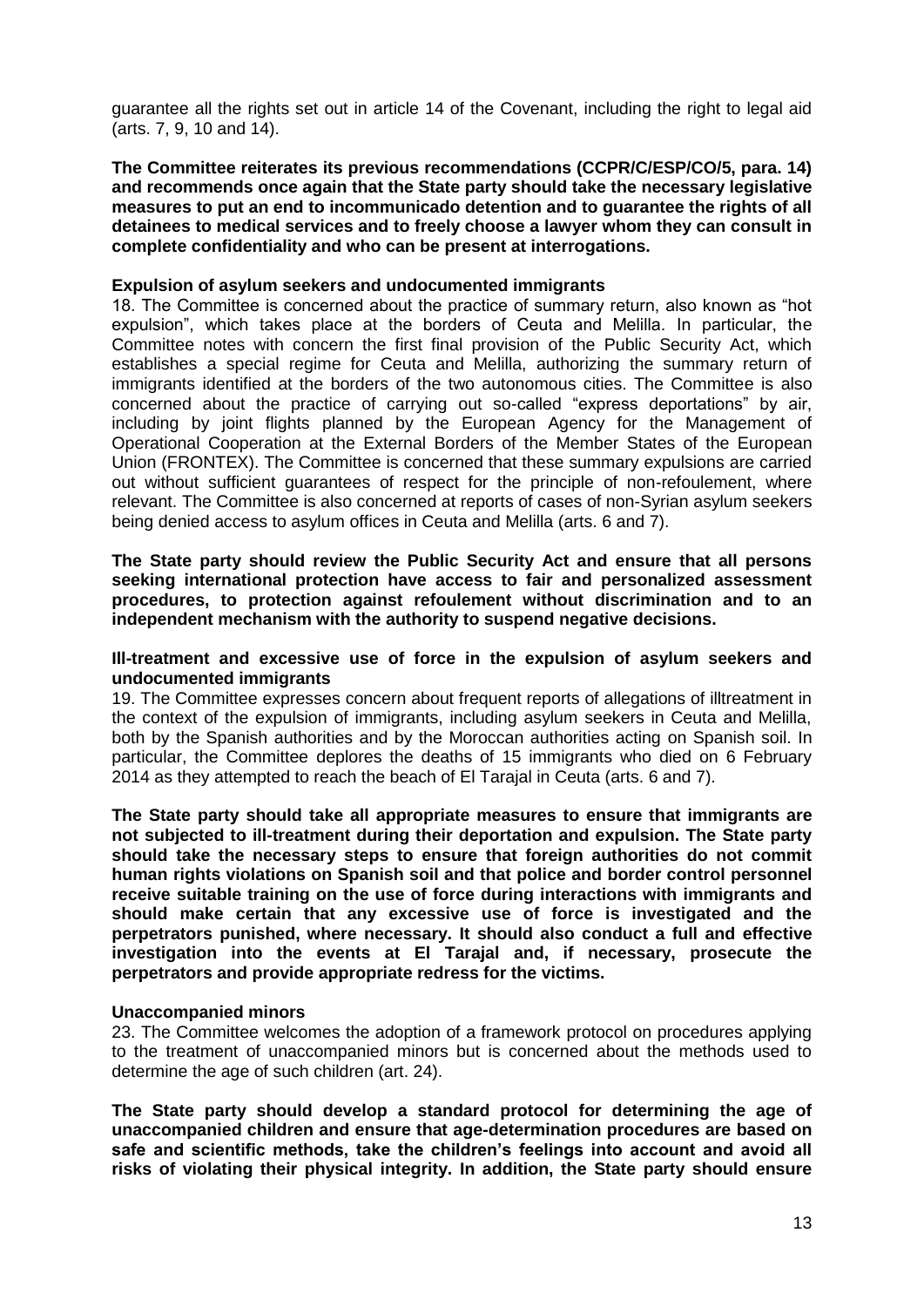**that the principle of the best interests of the child is given due consideration in all decisions concerning unaccompanied children.**

# **Committee against Torture**

Concluding Observations, 2015, [CAT/C/ESP/CO/6](https://tbinternet.ohchr.org/_layouts/treatybodyexternal/Download.aspx?symbolno=CAT/C/ESP/CO/6&Lang=En)

#### **Non-refoulement**

13. The Committee is seriously concerned at the practice of summary forced return known as "hot expulsion" — from the autonomous cities of Ceuta and Melilla, carried out with no prior risk assessment and preventing access to the refugee status determination procedure. In that regard, it notes with concern that the first final provision of the Public Security Act, adopted in March 2015, amends the Aliens Act to put a veneer of legality on such summary expulsion, in the form of the new legal concept of "rejection at the border" (art. 3).

**The Committee urges the State party to revise its immigration and asylum legislation to give unconditional effect to the right of non-refoulement, in accordance with article 3 of the Convention, and to take all necessary measures to fully observe that right in all circumstances. It should also ensure proper evaluation of each individual case, including the identification of possible victims of torture, and guarantee to all persons in need of international protection access to asylum procedures, including refugee status determination.**

### **Temporary migrant holding centres**

16. While welcoming the overhaul of temporary migrant centres to cater for the dramatic increase in the number of arrivals since mid-2014, the Committee is concerned about the continuing high level of overcrowding in the centres and the appalling condition of the facilities, which in the Committee's view pose a threat to the safety and physical and psychological integrity of those housed there. The Committee appreciates the information from the delegation to the effect that the centres have been visited by several NGOs and international human rights bodies since 2014. Nevertheless, on at least one occasion an international NGO has apparently been denied access, though it was suggested that it request another visit at a later date (art. 11).

**As a matter of urgency the State party should step up its efforts to reduce overcrowding in temporary migrant holding centres and take all necessary measures to improve the material condition of the facilities there, particularly those designed for people with special needs such as single women and women with children. It should also ensure the physical and psychological integrity of all individuals in those centres. The Committee also encourages the State party to facilitate oversight activities by NGOs in the centres.** 

### **Solitary confinement**

17. The Committee takes note of the information provided by the State party during the dialogue, to the effect that prolonged solitary confinement requires judicial authorization and strict monitoring by medical personnel. The State party also informed the Committee that solitary confinement is applied only after three very serious disciplinary offences. Nevertheless the Committee is concerned that prisoners may be placed in solitary confinement for up to 42 days at a stretch. The Committee draws the State party's attention to the fact that excessive use of solitary confinement constitutes cruel, inhuman or degrading punishment or even torture in some cases (art. 11).

**In the light of the recommendations of the Special Rapporteur on the question of torture (A/66/268, para. 88), the Committee urges the State party to place a total ban**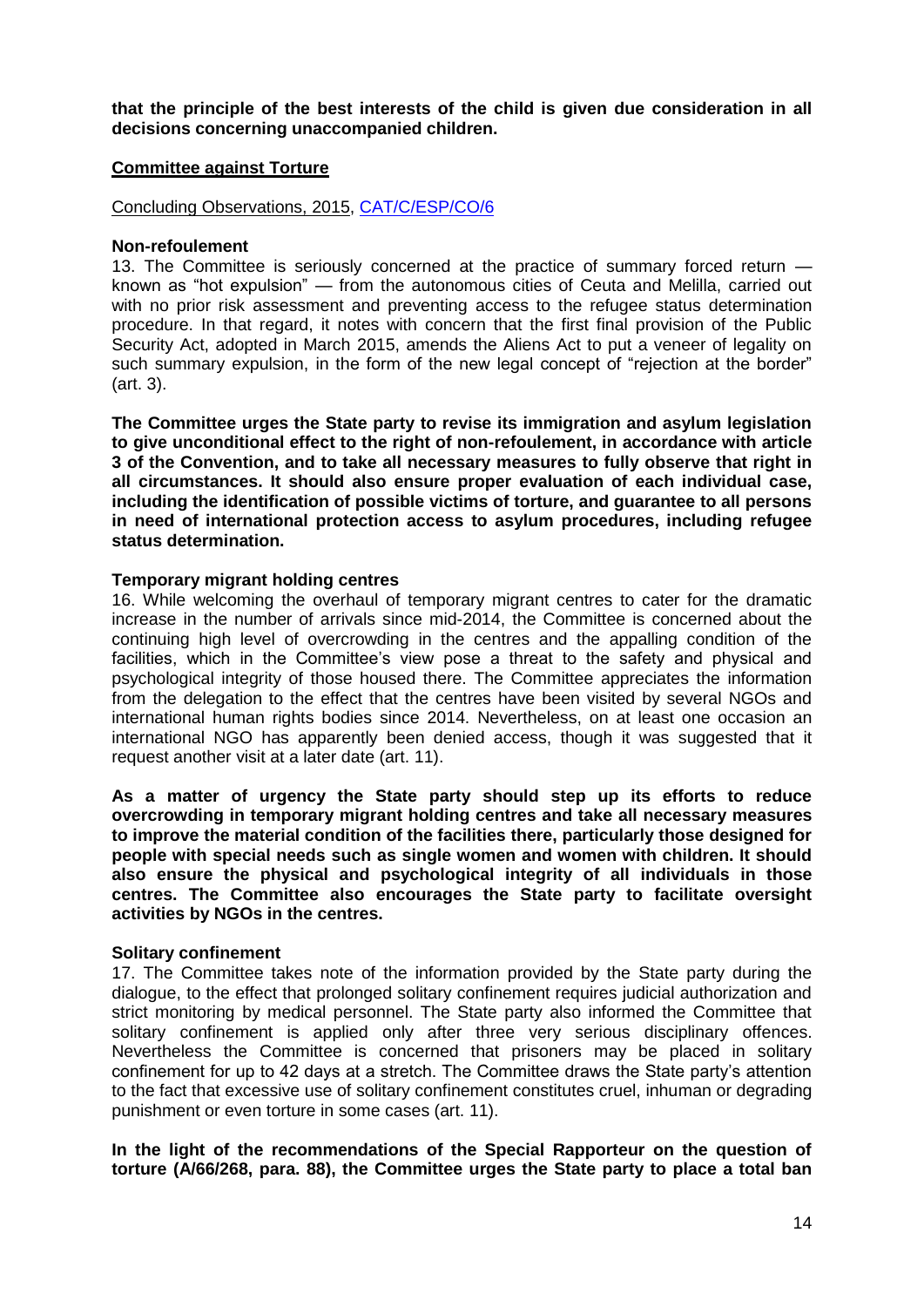**on solitary confinement of more than 15 days. The State party should also ensure that detention in solitary confinement is used as a measure of last resort, for the shortest possible length of time and under strict judicial oversight and control.** 

### **Excessive use of force by law enforcement officials**

18. The Committee is concerned at reports alleging excessive use of force by law enforcement officials, with particular reference to the protests against austerity measures in 2011 and 2012. It is also concerned at information received on abuses carried out against immigrants by border officials in the autonomous cities of Ceuta and Melilla. In particular, the Committee deplores the deaths of at least 14 immigrants trying to swim to the beach at El Tarajal, Ceuta, on 6 February 2014. According to information at the Committee's disposal, as they were swimming Civil Guard officers fired rubber bullets and smoke devices to try to deter them.

**The State party should take effective measures to prevent and put a stop to the disproportionate use of force by law enforcement officials, and ensure that there are clear, binding rules governing the use of force that are fully compatible with the Basic Principles on the Use of Force and Firearms by Law Enforcement Officials. The State party should also ensure the prompt, thorough and impartial investigation of all acts of brutality and excessive use of force by law enforcement personnel and prosecute those who appear to be responsible.**

### **Undocumented migrant women**

22. The Committee welcomes the amendment to Organic Act No. 4/2000 on rights and freedoms of foreigners in Spain and their social integration, by Organic Act No. 10/2011 of 27 July, which aims to encourage foreign women to bring complaints concerning acts constituting gender violence. However, the Committee is concerned that undocumented migrant women can avoid proceedings being taken against them for irregular residence only if they can prove their status as victim in court, and that may discourage them from filing complaints of gender violence for fear of being deported from the territory of the State party (arts. 2, 13 and 16).

**The State party should revise the laws relating to migrant women in an irregular situation, so as to ensure the protection of migrant women victims of gender violence from proceedings being taken against them for irregular residence or the reopening of a case already under way but suspended on receipt of a complaint by them of gender violence.**

### **III. Special Procedures Mandate Holders**

# **Report of the Working Group of Experts on People of African Descent**

Addendum: Mission to Spain, 2018, [A/HRC/39/69/Add.2](https://documents-dds-ny.un.org/doc/UNDOC/GEN/G18/249/75/PDF/G1824975.pdf?OpenElement)

### **Conclusions and recommendations**

**50. Deeply ingrained in the official discourse is the belief that racial discrimination is mostly experienced by non-Spanish migrants and refugees of African descent, and that there is no structural and institutional racial discrimination against Spanish citizens of African descent. Civil society reported that people of African descent were invisible and the laws did not offer any protection from the racism they faced every day. Despite some important progress being made in terms of the review of the Criminal Code and institutional measures to combat hate crimes, some important deficits remain. The development of a global action plan, the strengthening of legislation and the enforcement of both could result in further advances in Spain in**